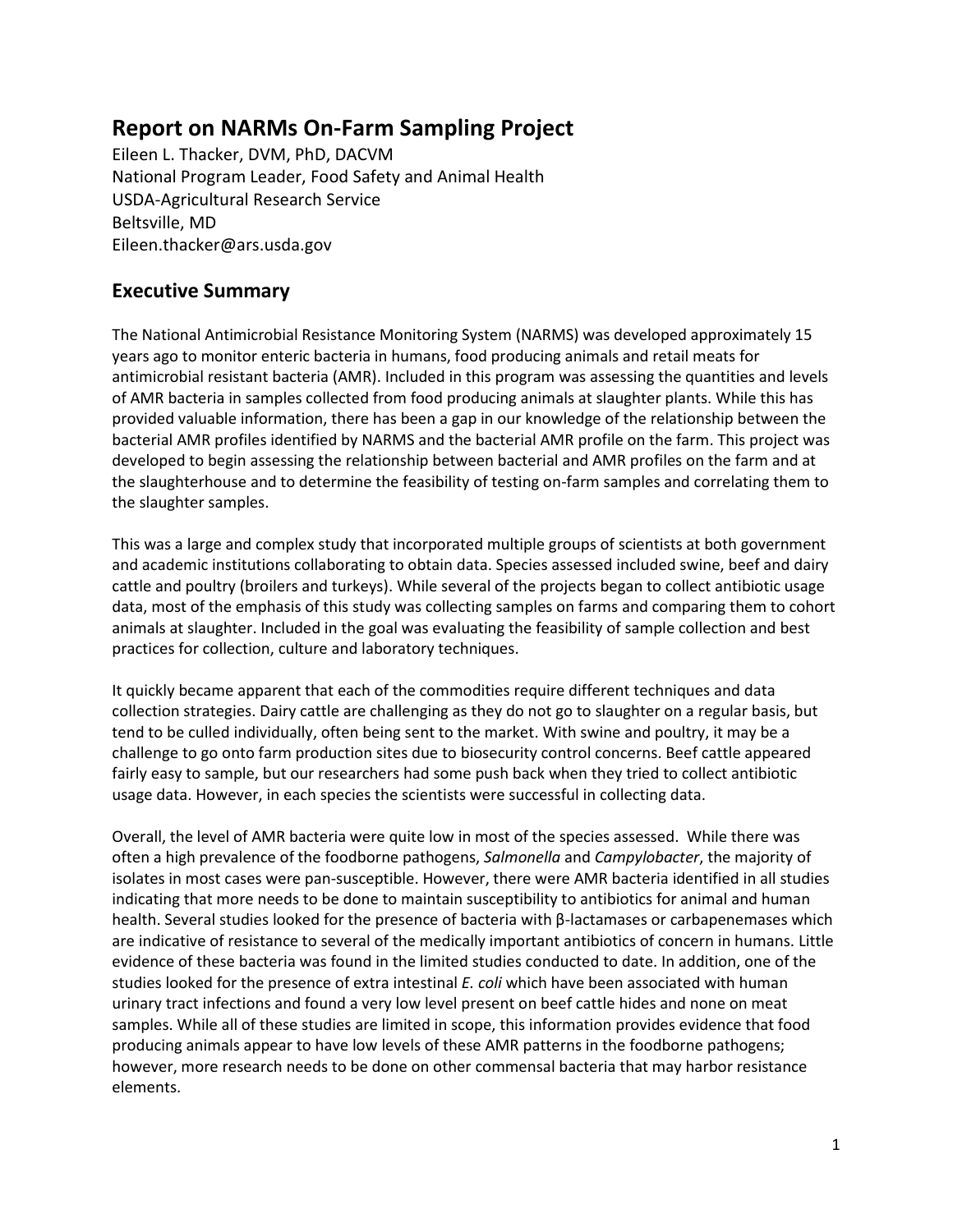Overall, the studies were successful in assessing and comparing the AMR profiles of foodborne bacteria in food producing animals on-farm and at slaughter and from these preliminary studies, multiple manuscripts are in the process of being written and published that will provide valuable information, direction and guidance as we move forward to address AMR bacteria in food producing animals.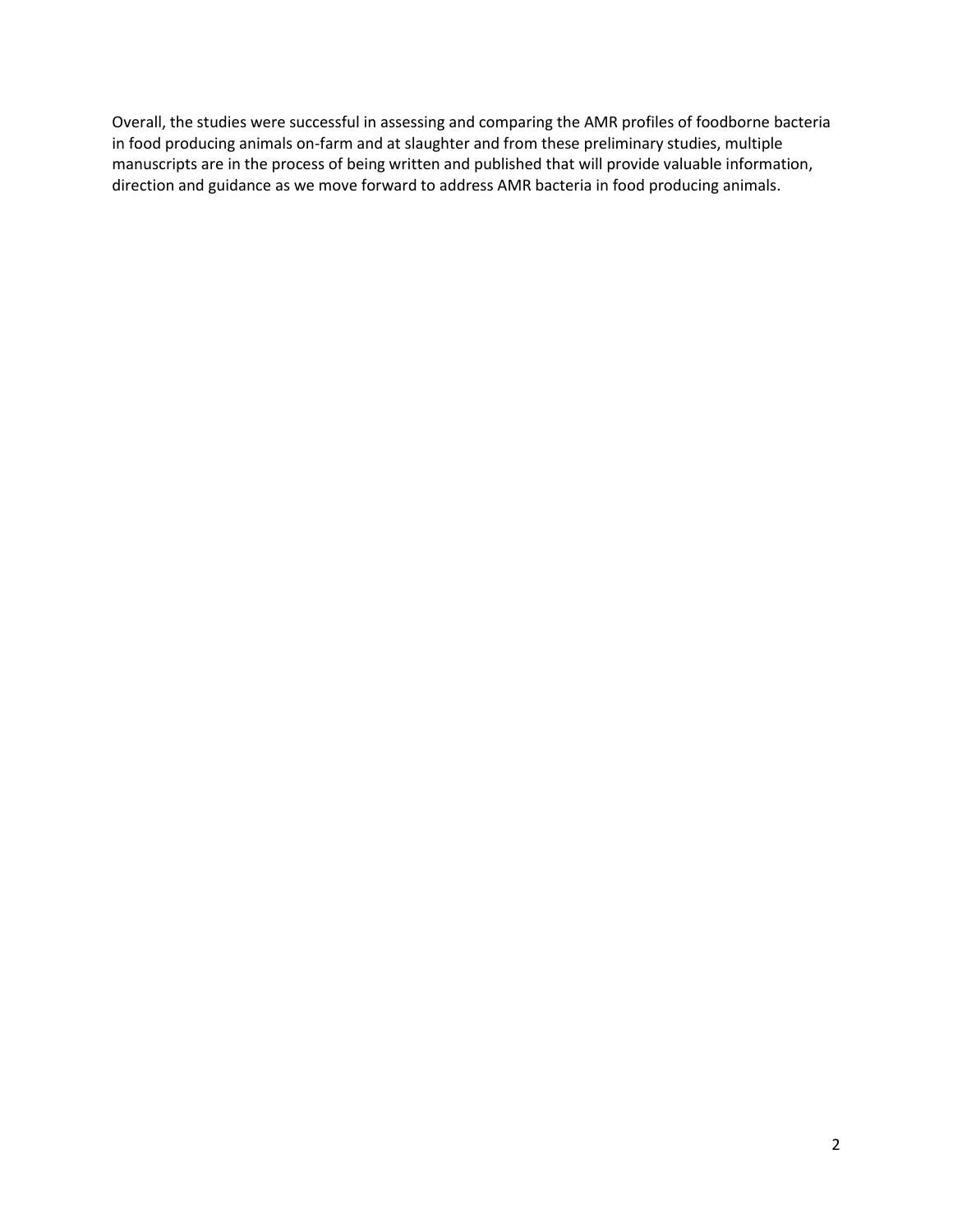# **Background**

The National Antimicrobial Resistance Monitoring System (NARMS) was developed approximately 15 years ago to monitor antimicrobial susceptibility in enteric bacteria from humans, food producing animals, and retail meats. The goal was to measure and quantify antimicrobial resistance (AMR) in enteric bacteria and to provide scientific data to be used by stakeholders and to inform policy, agendas and research direction. It has become one of the primary measurement of the level of AMR associated with food and food producing animals.

One weakness which had been identified with NARMs in relation to policy and measuring AMR, is lack of knowledge on the farm and the role the slaughter house environment plays in product contamination. The goal of these studies was to assess the level and type of AMR in food producing animals on the farm and follow as possible through the slaughter process. Species included in the study were swine, poultry (broilers and turkeys), and dairy and beef cattle.

While the overall goal of the study was to assess AMR on farms and compare to AMR profiles at slaughter, there was variation between groups in their study design, goals, and research results. This report will summarize the results of each study. The Primary Investigators (PIs) will also publish the results in greater detail.

# **Dairy Cattle**

The study was conducted by Drs. Jo Ann Van Kessel and Jeff Karns, ARS-Beltsville, MD. There were 3 studies conducted from 2011-2015. The studies were conducted in collaboration with Drs. Dave Wolfgang and Ernest Hovingh from Pennsylvania State University.

## **Study 1:**

*The goal* of the first study was to ascertain the optimal sample collection methods and to coordinate/define culture techniques for use in the study. Samples (440 fecal and manure samples) were collected from multiple dairy farms and two slaughter facilities in PA and tested for *Salmonella* and *E. coli.* A subset of samples were collected from cull animals on the farm and followed up by sample collection in the holding pens in the slaughter house.

*Results: Salmonella* was isolated from 49% of the samples and *E. coli* was isolated from all but 2 of the samples. Eleven *Salmonella* serotypes were identified: Agona, Anatum, Cerro, Infantis, Kentucky, Kiambu, Mbdanka, Meleagridis, Montevideo, Muenchen, and Typhimurium. Of these, Cerro, Kentucky, and Montevideo were the most predominant. One *Salmonella* and one *E. coli* isolate per positive sample was evaluated for antibiotic sensitivity using the NARMS panel of antimicrobials (by FDA-CVM-NARMS group). All of the *Salmonella* isolates were sensitive to all of the antimicrobials in the testing panel. However, 21.5% of the *E. coli* isolates were resistant to at least one antimicrobial. The most common resistance was to tetracycline (86 isolates), streptomycin (44 isolates), sulfisoxazole (41 isolates), and ampicillin (18 isolates). Resistance to 3 or more antimicrobials was observed in approximately 10% of the isolates. One isolate was resistant to 9 antimicrobials and another isolate was resistant to 10 antimicrobials. Due to the relatively low prevalence of resistance, no conclusions could be drawn from the paired animal portion of the pilot.

Two different media were used for parallel enrichment of *Salmonella* from the samples, RVS broth and tetrathionate broth. This is frequently done to ensure that isolation methods are not biased against certain serotypes. In this preliminary study, *Salmonella* was isolated from the tetrathionate enrichment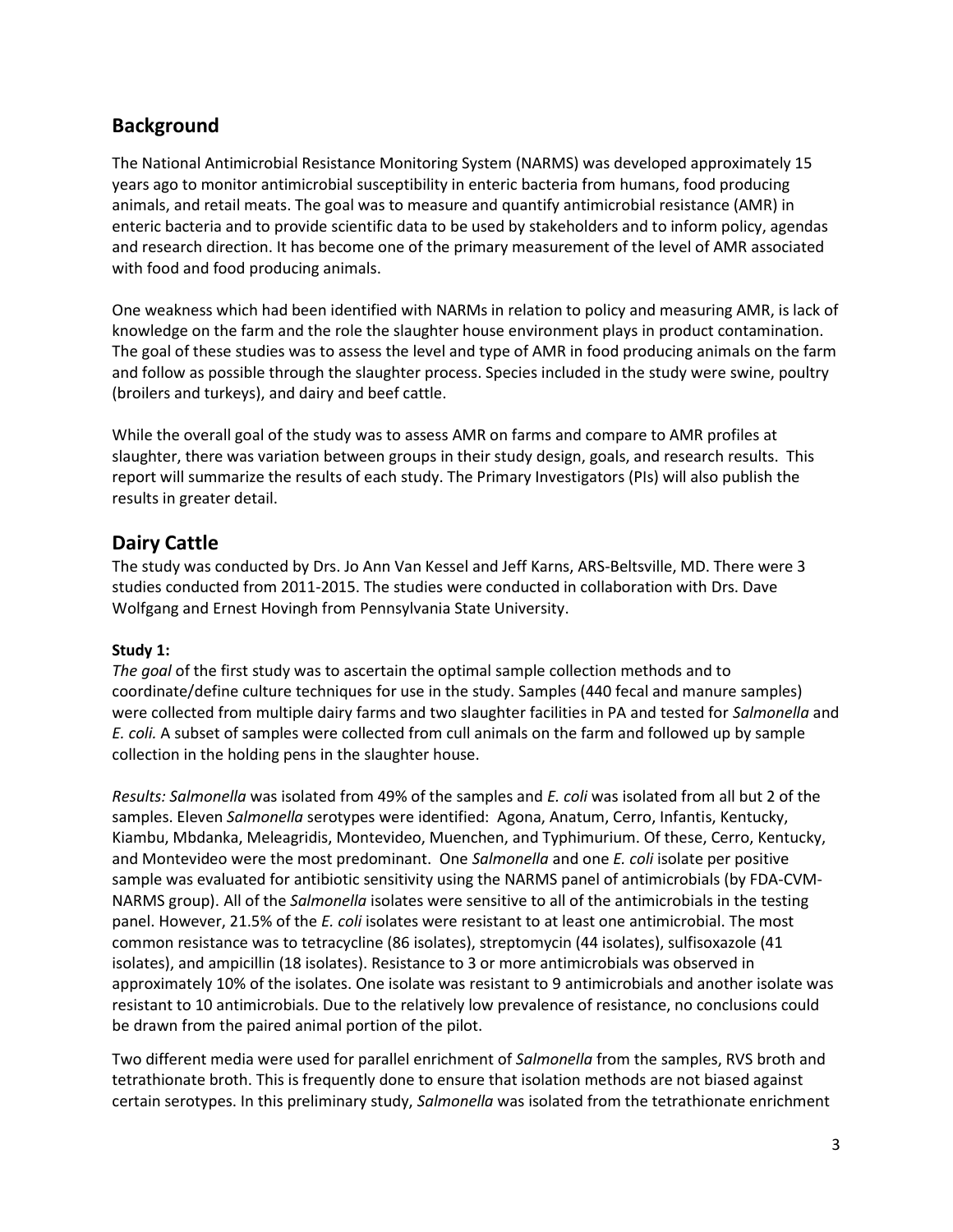but not the RVS enrichment of 216 samples, *Salmonella* was isolated from both enrichment broths for 89 samples, and *Salmonella* was isolated from the RVS enrichment, but not the tetrathionate enrichment of one sample. The isolate from this latter enrichment was serotype Cerro, commonly isolated with tetrathionate enrichments. We have observed similar results in previous studies and determined that in future studies we would only enrich samples in tetrathionate.

#### **Study 2:**

*The goal* of Study 2 was to collect samples from soon-to-be culled cows from two commercial dairy farms (designated K and L) and a slaughter facility in PA. Fecal samples were collected at the farms and rectal and hide swabs were collected at the slaughterhouse. Additional samples were collected at the slaughterhouse that lacked matching farm cohorts.

*Results:* Farm K had a high prevalence of *Salmonella* (99% of fecal samples were positive) while all samples collected from Farm L were *Salmonella*-negative. The rectal (n=372) and hide swabs (n=379) collected from the slaughterhouse from cattle from farm K were 34% and 85% positive for *Salmonella*, respectively. Although *Salmonella* was never isolated from fecal samples collected directly from Farm L, 22% of the rectal swabs and 78% of the hide swabs from Farm L cull cows were *Salmonella*-positive at slaughter. The serogroup profile for Farm K isolates was different in slaughterhouse samples compared with farm samples. Serogroup C1 represented 92% of on-farm isolates while this serogroup only represented 75% and 49% of the isolates from rectal and hide swabs from these animals at the slaughterhouse, respectively. Serogroup C1 represented less than 20% of the isolates from animals at the slaughterhouse that did not originate at either of the two study farms. Some (n=100) of the *Salmonella* isolates have been characterized using Sensititre culture plates (NARMS panel) and all were pan-susceptible. Additional pre-screening supports the observation of limited antimicrobial resistance in these dairy cow-associated salmonellae, however one MDR (Ampicillin, Cefoxitin, Chloramphenicol, Tetracycline, Streptomycin) isolate was obtained. The serotype of this MDR isolate was Montevideo (C1).

Non type-specific *E. coli* were also isolated from each of the samples, which were assayed using the Sensititre NARMS panel on the first 300 isolates (from 100 samples). Resistance to at least one antimicrobial was observed in 23% of the isolates and 5.3% were resistant to 4 or more antimicrobials. To reduce the number of isolates for which Sensititre analysis is needed, we pre-screened 3 to 5 isolates per sample for resistance to 8 antimicrobials (Ampicillin, Cefoxitin, Chloramphenicol, Tetracycline, Streptomycin, Kanamycin, Ciprofloxacin) using antimicrobial-supplemented Mueller Hinton agar plates. Prescreening showed that 18% of all samples yielded at least one isolate with resistance to at least one antimicrobial. Resistance to tetracycline was most common followed by streptomycin resistance. A few ampicillin resistant isolates were obtained but most were sensitive to cefoxitin. Approximately 12% of all samples yielded some isolates with resistance to 3 or more antimicrobials. When comparing isolates from fecal samples collected at the farm with isolates collected from cohort animals at the slaughter house more isolates were resistant at slaughter (resistance to 3 or more antimicrobials: Farm K: 4.6% vs. 9.1%; Farm L: 4.3% vs. 16.7%).

In addition to isolating non type-specific *E. coli*, each sample was cultured on cefotaxime-supplemented MacConkey agar (1 µg/ml) to screen for β-lactamase producing bacteria. Approximately 70% of the samples yielded resistant isolates at this concentration. Further screening for resistance to an 8 antimicrobial panel (Ampicillin, Cefotaxime, Chloramphenicol, Tetracycline, Streptomycin, Kanamycin,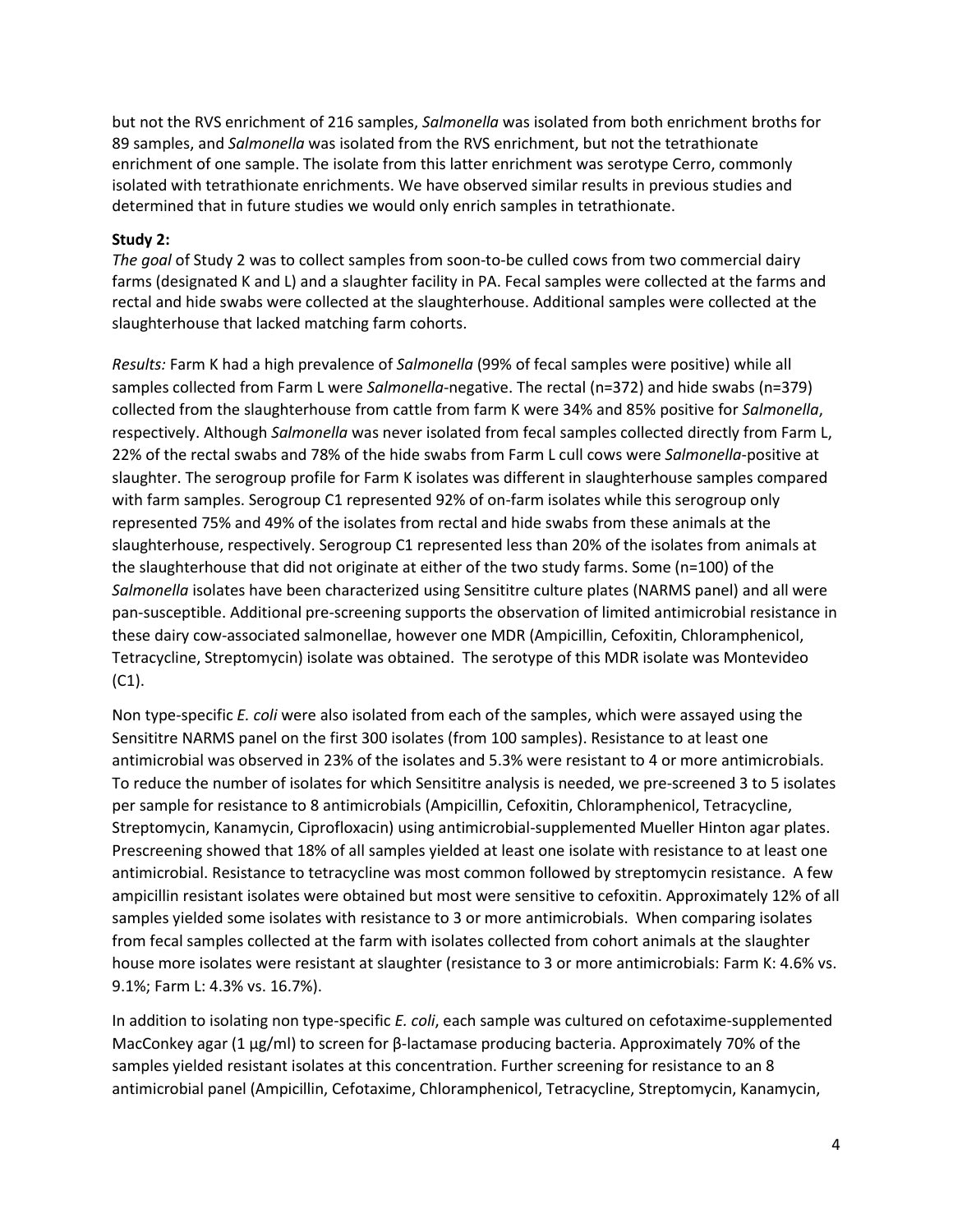Ciprofloxacin) was also conducted via replica plating using antimicrobial-supplemented Mueller Hinton agar plates. The results of the pre-screenings were used to select isolates for Sensititre analysis.

One of the topics of discussion during the planning stages of this project was how well slaughterhouse sampling represented individual farms. The non-specific *E. coli* resistance data and the *Salmonella* prevalence and serogroup data together support previous observations of the transfer and mixing of bacteria as the cows are moved from the farm into the slaughter process.

#### **Study 3:**

*The goal* of this study was to determine the AMR profile across a cross-section of dairy herds in Pennsylvania. Six composite manure samples were collected from each farm to represent specific age groups of animals including pre- and post-weaned calves, and dry cows and lactating cows. Additionally, a brief survey on antibiotic usage was included.

*Results:* Samples from 80 farms have been collected and cultured for *Salmonella* and for non typespecific *E. coli*. At least 5 isolates of *E. coli* and 5 isolates of *Salmonella*, when present, were tested for antimicrobial resistance via replica plating with Mueller Hinton agar plates that are supplemented with 'breakpoint concentrations' of Ampicillin, Cefoxitin, Chloramphenicol, Tetracycline, Streptomycin, Kanamycin, Ciprofloxacin, or Cefotaxime. In addition, each sample was cultured directly on MacConkey agar plates that are supplemented with cefotaxime (4  $\mu$ g/ml), cefepime (4  $\mu$ g/ml), or imipenem (4 µg/ml) to screen for β-lactamase producing bacteria.

All tested *Salmonella* isolates (>1000) were pan-susceptible with the exception of several isolates from lactating cows on one farm that were tetracycline-resistant. A PCR method was used to place *Salmonella* isolates into a serogroup and the dominant serogroups are Group Unknown (50% of farms), C1 (31% of farms), and C2 (19% of farms). Group B was isolated from one farm and Group E from another. Representative isolates from each farm have been serogrouped and, as anticipated, the predominant serogroups are Cerro (50%), Montevideo (31%), and Kentucky (18%).

For non-type-specific *E. coli*, with all antimicrobials tested, resistance was more prevalent in isolates from the pre- and post-weaned calves than in isolates from the adult cows (dry and lactating). Resistant isolates were obtained from 88% of the pre-weaned calf samples, 81% of the post-weaned calf samples, 46% of the dry cow samples, and 64% of the lactating cow group samples. None of the Imipenemsupplemented plates yielded isolates. Isolates from the Cefepime- and the Cefotaxime-supplemented plates were screened for resistance using the replica plating method followed by NARMS panel testing. Based on a comparison of the selective isolation results, the dry and lactating animals appeared to harbor similar resistant phenotypes as the younger animals; however, the resistant *E. coli* represented a smaller percentage of the total *E. coli* population in the older animals than in the younger animals. Continued efforts are being made to compare and contrast resistant isolates isolated from the older and younger animal groups.

A brief survey was conducted on most of the study farms that addressed antimicrobial use. The data are currently being collated and compared with results of AMR bacterial results.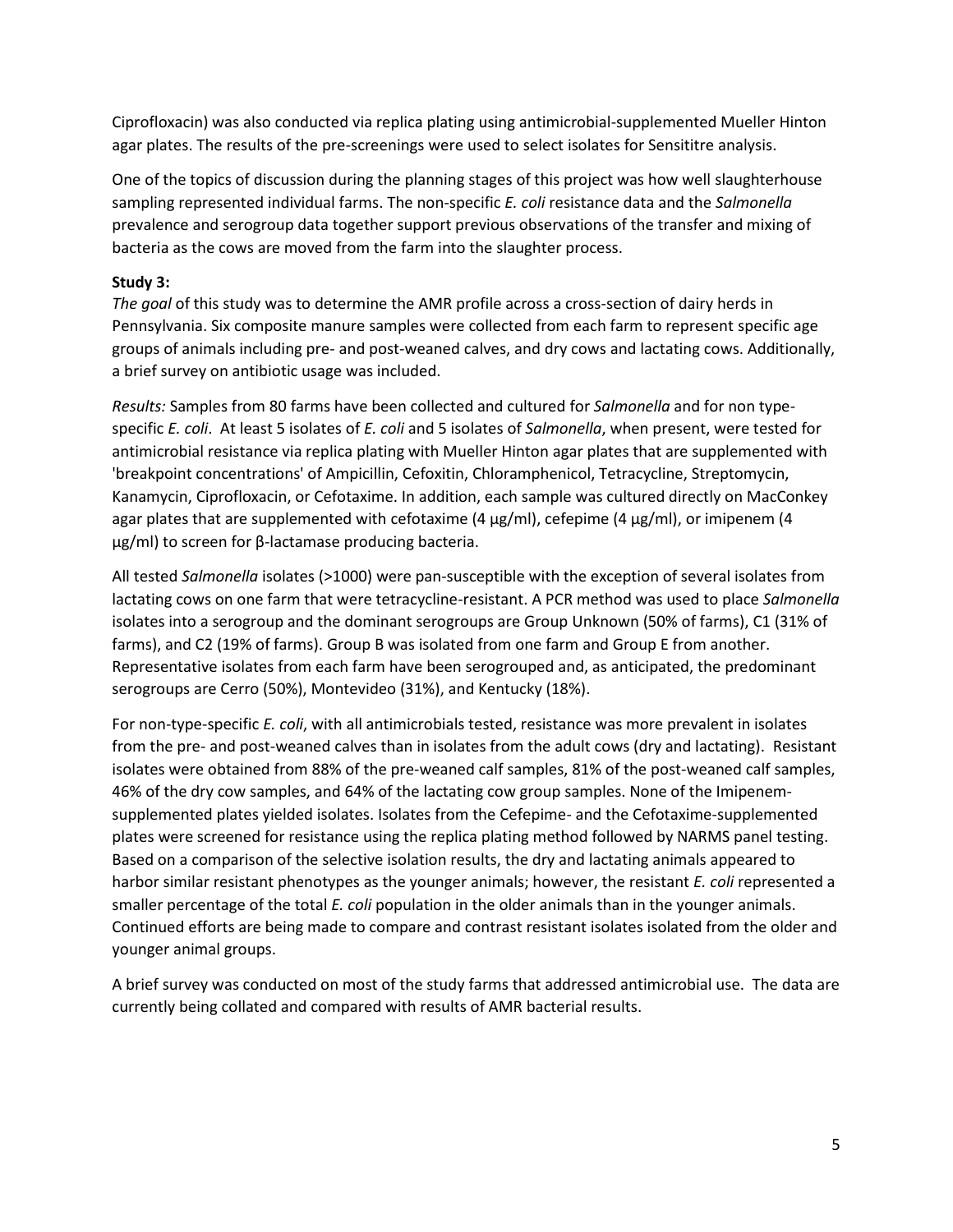## **Conclusions:**

One of the primary challenges of testing matching cohorts of dairy cattle between on-farm and slaughter sites is that many of the cull animals pass through a buying station and/or an auction house prior to arrival at a slaughter house. As a result, tracking the animals can be challenging and their exposure to other bacteria at each site may alter the results of a direct comparison between on-farm and slaughter results.

Based on the preliminary results from these initial studies, it can be questioned how well slaughterhouse sampling represent individual farms. The non-specific *E. coli* resistance data and the *Salmonella* prevalence and serogroup data support previous observations of the transfer and mixing of bacteria as the dairy cows are moved from the farm to slaughter.

This was a successful collaboration between ARS scientists and academic veterinarians from Pennsylvania State University. Some antibiotic usage data has been collected which is being analyzed. There is interest in maintaining a relationship with FDA to discuss ongoing ARS research and assist in identifying knowledge gaps or trends or as consultants on special projects as needed.

#### *Publications:*

#### Abstract

American Society for Microbiology General Meeting 2015: Huilin Cao, Jeffrey S. Karns, Abani K. Pradhan, Dave R. Wolfgang, Ernest Hovingh, Jo Ann S. Van Kessel. Antimicrobial Resistance of *Salmonella* and *E. coli* from Pennsylvania Dairy Herds. Submitted.

A minimum of 2 manuscripts are planned with one containing the results from Studies 1 and 2 and the second will encompass Study 3. A third manuscript will focus on characterization and comparisons of selected ARM isolates collected in these studies.

## **Swine**

The swine study was conducted by Drs. T Frana, C Logue, N. da Silva, J. Beary, and A. O'Connor from Iowa State University and Dr. P. Cray at North Carolina State University. Dr. Jim McKean was the original PI, but passed away during the course of the study.

The *overall goal* of this study was to compare incidence and the AMR profile of foodborne bacteria preand post-slaughter to determine if bacteria collected from swine at the slaughter plant could be used for on-farm prevalence AMR bacteria surveillance. A major concern with the use of slaughter house samples is that *Salmonella* serotypes obtained after animals have passed into and through the slaughter plant are not consistent and do not provide an accurate profile of *Salmonella* profiles on the farm. At the time of these studies, there was an outbreak of Porcine Epidemic Diarrhea Virus (PEDV) in US swine, making on-farm sample collection impossible. Therefore, the study was changed from "on-farm" to initial arrival at the slaughter house using clean trucking techniques and comparing those samples to samples obtained from the same cohort of pigs after slaughter. In addition to *Salmonella*, data were also collected on *Campylobacter* and *E. coli.*

The samples were collected at a large, Midwestern abattoir, which processes approximately 18,000 finishing pigs daily. For each collection time period, truckload lots (150+ pigs) were selected upon arrival at the abattoir from 1 of 2 farms. After selecting the group of pigs, they were tracked to the pens where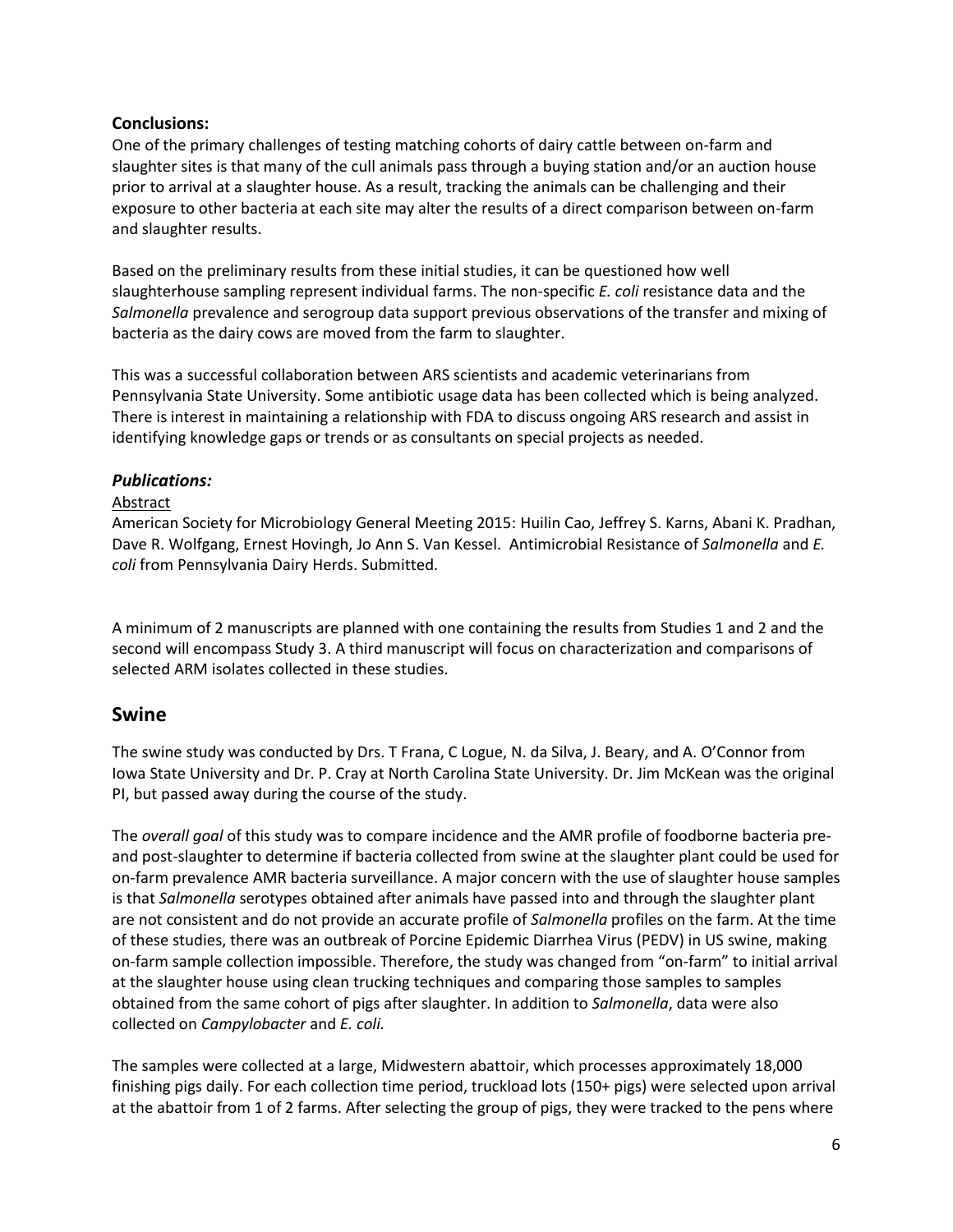they would rest in the lairage. Samples were collected from the lairage pen prior to the pigs entering the pen. Also included were samples from surrounding pens. After the pigs were placed in pens, samples were collected as quickly as possible from the pigs. Following lairage rest of a minimum of 2 hours, each lot of animals were processed as a single group with a gap between lots for differentiation. In addition, cecal samples were collected as the pigs were processed.

Samples were collected from 359 pigs from 14 truck lots over eight dates between September 3 and November 19, 2013.

The primary outcomes of interest were *Salmonella* serotype and AMR patterns within serotypes. In addition, the prevalence and AMR of *Campylobacter* and *E. coli* were secondary outcomes of interest.

*Results:* Of 359 samples, 307 samples were positive for *Salmonella* and 51 samples were negative. *Salmonella* was isolated from samples each day of sampling. From the 307 positive samples, 1163 isolates were obtained, with isolation of 4 *Salmonella* from a sample the most common. The most common serotype isolated was Derby, followed by I 4,{5},12:i. The third most common isolate varied based on sampling point with Typhimurium most commonly isolated upon arrival, however post slaughter Agona was more commonly isolated. Some isolates were identified only on a single days. Of the 1163 isolates, 898 (77%) were resistant to at least one antimicrobial tested.

Of the 359 samples collected, *Campylobacter* was detected in 342 samples and all were identified as *C. coli*. Most of the isolates appeared to be relatively unique when analyzed by PFGE analysis. There was no difference between isolates at arrival compared to those isolated at the end of slaughter. Of the 122 isolates obtained at arrival, AMR testing indicated resistance to at least one antimicrobial in all but 1 of the isolates. Similar results were found post slaughter with only 6 pan-susceptible out of 115 isolates.

## **Conclusions**

The results of this study suggests that samples collected at the slaughter house or post-slaughter are not reflective of the AMR *Salmonella* in animals on the farm or at arrival at the abattoir. This indicates that other methods must be used to determine the on-farm prevalence and AMR patterns of *Salmonella* in swine. There was a great diversity of *Salmonella* serotypes and AMR patterns found in this study. Linking to antimicrobial use on the farm with samples collected at slaughter will be challenging. There appeared to be no difference in the genetic profiles of the *Campylobacter* at any stage of the study.

The researchers in this study found that collecting samples upon arrival and from post-slaughter cecum samples was relatively easy, although there may be concerns with getting fresh samples from the pigs upon arrival. This technique provides a potential mechanism for on-farm sample collection without going onto the farm due to the tight biosecurity concerns for many swine farms.

## *Publications:*

#### Manuscript in preparation:

A quasi-experiment evaluating changes in antimicrobial resistance patterns in *Salmonella*, *Campylobacter* and *E. coli* collected from swine at different points of slaughter T. Frana, C. Logue, N. da Silva, J. Beary, P. Cray, A. M. O'Connor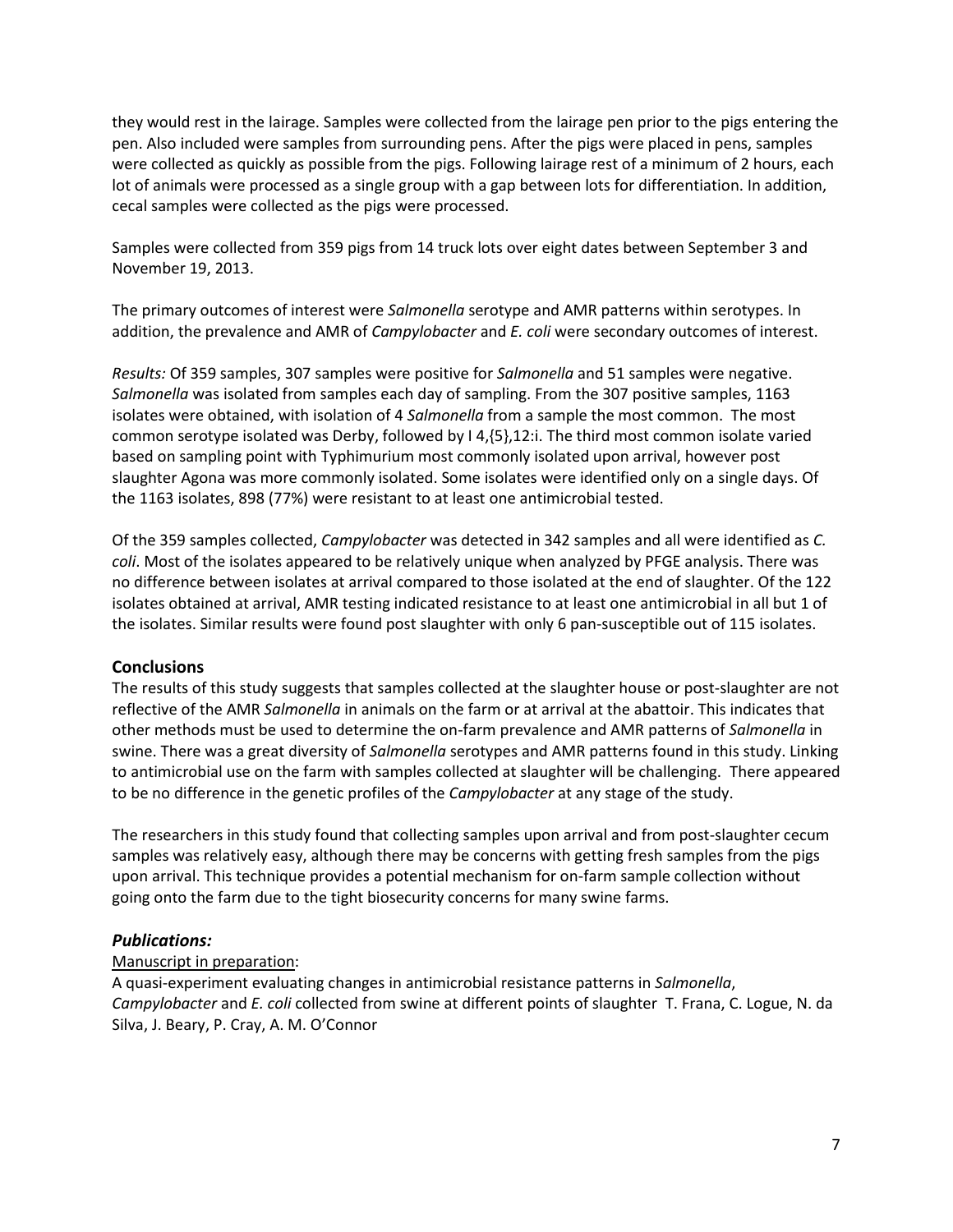#### Abstracts:

- Submitted to International Association for Food Protection: PJ Fedorka-Cray, T. Frana, C. Logue, N. da Silva, J. Beary and AM O'Connor. Isolation and Characterization of Escherichia coli Isolated from Swine at the Farm, Lairage and Slaughter
- Submitted to International Society for Veterinary Epidemiology and Economics: T. Frana, C. Logue<sup>1</sup>, N. da Silva, J. Beary, P. Cray, A. M. O'Connor. A quasi-experiment evaluating changes in antimicrobial resistance patterns in *Salmonella*, *Campylobacter* and *E. coli* collected from swine at different points of slaughter
- Submitted to SAFEPORK 2015: T. Frana, C. Logue, N. da Silva, J. Beary, P. Cray, A. M. O'Connor. A quasi-experiment evaluating changes in antimicrobial resistance patterns in *Salmonella*, *Campylobacter* and *E. coli* collected from swine at different points of slaughter

## **Beef Cattle**

Three groups of researchers investigated AMR on-farm and at slaughter in beef cattle. Within each group, there were several studies conducted resulting in a fairly comprehensive study of AMR in beef cattle.

#### **Texas Tech University**

The project was led by Dr. Guy Lonergan, with collaborators: S. A. Ison, J.J. Ison,H.E. Webb, K.K. Nightingale, M. Bugarel, H.C. den Bakker from Texas Tech University; H. Morgan Scott from Texas A&M University; P. McDermott and S. Ayers from FDA; and S. Granier and A. Brisabois from France. This project consisted of 5 studies.

#### **Study 1:**

Four feedlots in the Texas high plains were sampled every 14-28 days from September to December, 2012. Two pens of cattle were sampled shortly after arrival. The same cohort of cattle were sampled at 3 subsequent visits. In addition, two pens within one week of slaughter were sampled at each feedlot. Within each cohort, 20 well defined fecal pats were collected. Samples were tested for non-type *E. coli* and *Salmonella*.

*Results:* Non-type specific *E. coli* were recovered from all but 3 samples (99.8% prevalence – 1,261 positive out of 1264). The AMR profile varied with 70% pan-susceptible. Of the remaining isolates, 15.5%, 5.7%, 3.4% were resistant to two, four, or five or more drugs respectively.

*Salmonella* was recovered from 60.5% (n=795) of samples. Several culture techniques were used to isolate *Salmonella* including tetrathionate (TT) broth and Rappaport-Vassiliadis (RV) broth. Variation in isolation prevalence was observed with 20.0% isolated from both broths, 40.2% were cultured from only TT and 0.3% only from RV.

Despite the proximity of the feedlots, variation in prevalence occurred across feedlots. As an example, one isolate of *Salmonella* was recovered from 97.2% of the samples recovered in one feedlot whereas another regionally co-located feedlot had only 30.6% of that particular isolate. Prevalence across pens varied from 0 to 100% and varied by visit from 0 to 90% in one lot to 100 to 90% in another.

The most common AMR pattern for *Salmonella* was pan-susceptible with resistance to tetracycline observed in 25.1% of the samples. Ceftiofur resistance occurred in 4.7% of the isolates and co-resistance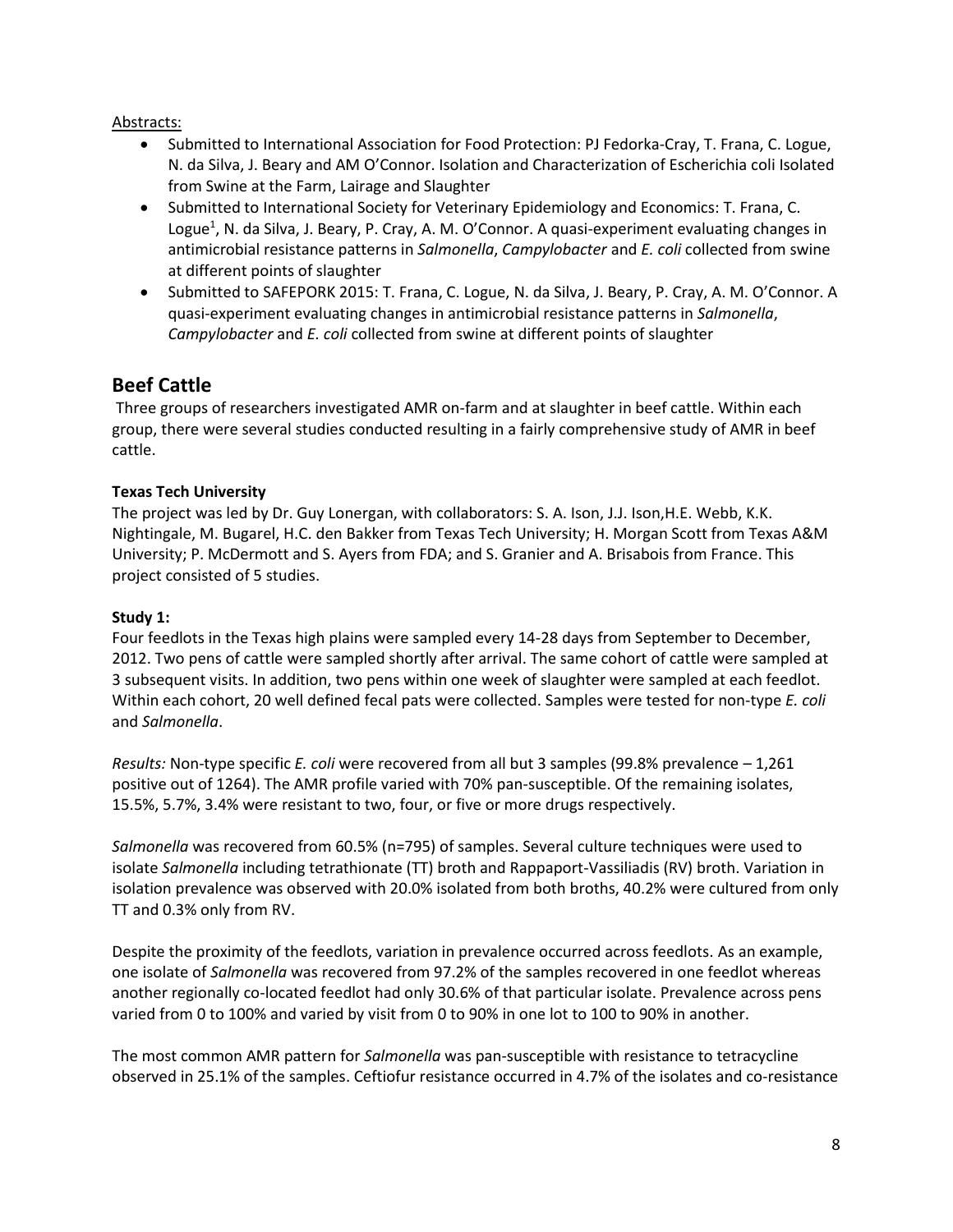patterns were observed with ACSSuT and MDR-AmpC phenotypes accounting for 2.37% and 2.7% of isolates, respectively.

The most frequent serotype isolated was Montevideo at 36.25% followed by Anatum, Kentucky, and Meleagridis. These serotypes were isolated most frequently in all feedlots, while the less common serotypes clustered by serotype in individual feedlots.

*Conclusions* reached included that when monitoring for common phenotypes of *E. coil* or *Salmonella,* fewer feedlots are needed and more pens within feedlots are required. Monitoring rare *E. coli* or *Salmonella* phenotypes requires more feedlots and fewer pens.

#### **Study 2:**

*The goal* of this study was to generate data on non-type specific ceftiofur- and tetracycline-resistant *E. coli in* samples collected on-farm and in slaughter plants. A feedlot in Texas was visited on 10 occasions and at each visit, 3 pens of cattle within 2 weeks of scheduled slaughter had 25 pen-floor fecal samples collected per pen. Pens of cattle were then sampled at slaughter with hide and rectal swabs sampled immediately after exsanguination and prior to the initial hide wash. Individual animals were not followed, but cohorts of animals in the same pens were sampled.

*Results:* Overall, the average concentrations for positive samples of non-type specific *E. coli* on for fecal pat, fecal swabs and hides as determined by direct-plating onto MAC media were 5.93, 6.52, and 5.51  $log_{10}$  cfu per unit substrate respectively, MAC containing ceftiofur were 0.94, 0.2, 2.9  $log_{10}$  cfu per unit substrate and MAC containing tetracycline were 4.49, 5.2, 4.68  $log_{10}$  cfu per unit substrate, respectively. Observed prevalence of ceftiofur-resistant samples were 4.0, 8.0, and 12.0% among fecal pats, rectal swabs, and hide swab samples, respectively.

*Conclusions* in general found that in-plant samples provided similar information to samples collected on the farm from the same cohort approximately 2 weeks earlier.

## **Study 3:**

The *goal* of this study was to assess different culture methods for their ability to estimate pen-level prevalence of β-lactamase-producing (ESBL) *E. coli.* The *results* of this study demonstrated that the observed prevalence of ESBL was greater when methods that incorporate both a selective-enrichment and selective-agar were used. Use of less selective methods results in underestimating the true prevalence of resistant organisms. While multi-drug resistance was not uncommon, none were resistant to 4<sup>th</sup> generation cephalosporins, carbapenems, ciprofloxacin, or piperacillin/taxobactam combination and only 40 isolates demonstrated resistance to gentamicin.

## **Study 4:**

The *goal* of this study was to investigate the potential for colistin resistance in *Salmonella* recovered from beef cattle. Of the 95 *Salmonella* strains phenotypically tested, none were found to harbor colistin resistance.

## **Study 5:**

The *goal* of this study was to assess the prevalence of carbapenem-resistant Enterobacteriaceae (CRE) resistance in cattle from herds with a history of 3rd generation cephalosporin use. *Preliminary results* indicate that only 1 isolate from approximately 160 samples recovered was a CRE with a carbapenemase-positive phenotype. Additionally, fewer than 10 CRE isolates with a carbapenemase-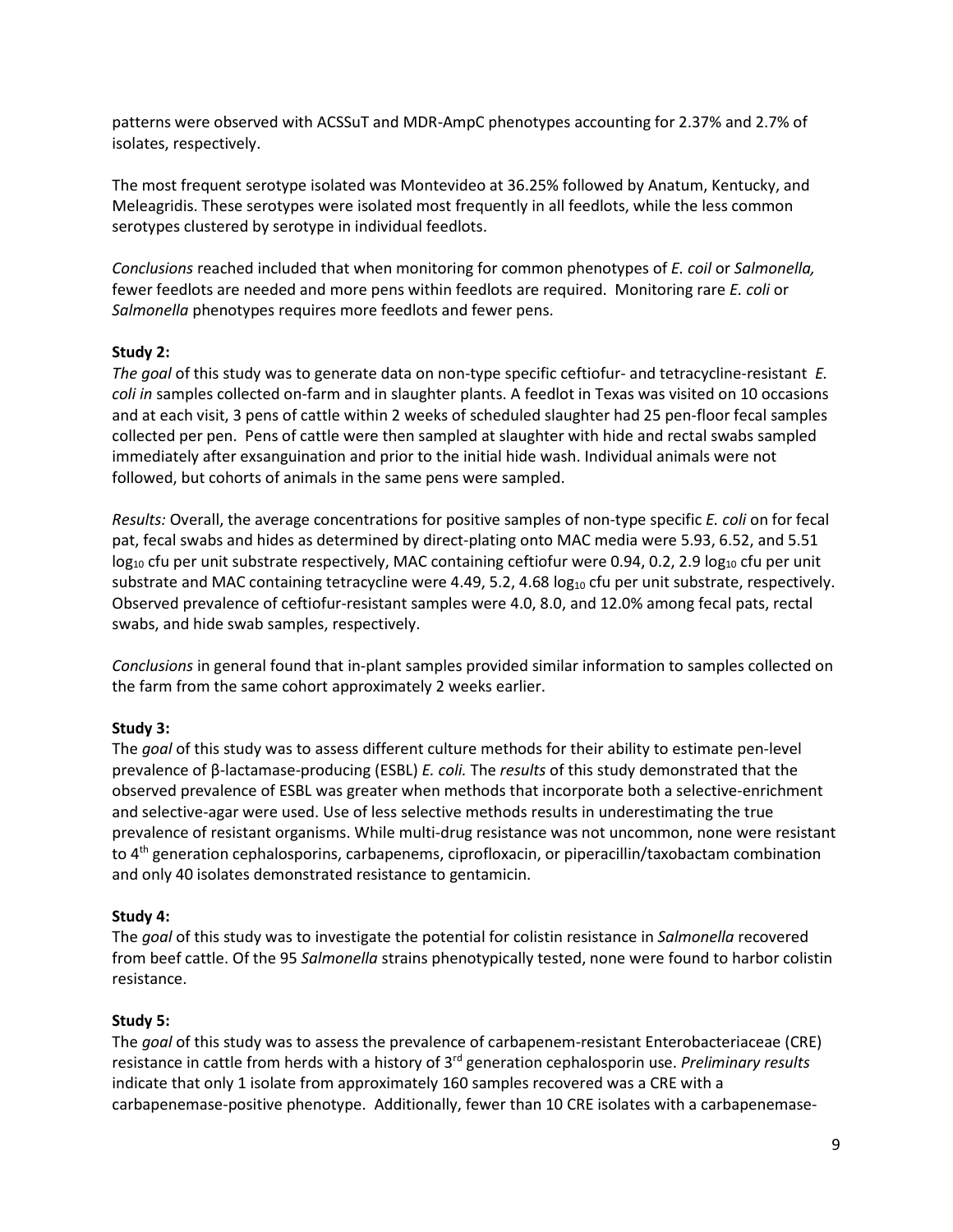negative phenotype were recovered. In addition, 19 Aeromonads/Psuedomonads (preliminary identification) with carbapenemase-positive phenotypes were recovered. All carbapenemase-positive phenotype isolates and approximately 15 CRE have been sequenced. A publication will be developed and genomes deposited in appropriate online libraries.

An additional project is working with APHIS to develop a survey instrument to capture antimicrobial use in cattle.

## **Conclusions**

The projects performed by this group found a number of important data points. It determined a sampling scheme to detect and describe the prevalence of *E. coli* or *Salmonella* in cow pens based on whether the AMR phenotype is common or infrequent. In addition, in contrast to the results found with swine or dairy, it appears that in-plant samples were fairly consistent with the samples found in 2 weeks earlier in the feedlot pens.

Of importance, based on the research performed here, the prevalance of ESBL producing bacteria is low as is colistan and carbapenemase-positive bacteria indicating that beef cattle are not currently a likely source of bacteria with this AMR profile.

The research determined that sampling schemes and laboratory techniques to recover rare phenotypes were successful and will help with future on-farm studies. A challenge was the laboratory capacity to perform the work in a timely and efficient manner. As a result, additional laboratories were enlisted for assistance resulting in the determination of different biases which required harmonization of techniques and results. Also, the overall goal of the project changed over time.

The results of this study indicate that it is not going to be easy to successfully collect on-farm data in the short-term. Different sampling scenarios are going to be required depending on the frequency of serotype of interest within the system and some genetic profiles may need to be collected for different bacteria than *E. coli* and *Salmonella.* Further refinement/development of laboratory methods are needed to explore rare phenotypes and to ensure all data is harmonized and consistent between laboratories. Finally, outreach is needed for industry buy-in, especially if the government is going to collect the data.

## *Publications:*

Peer-reviewed manuscripts

- Gregory H. Tyson, Patrick F. McDermott, Cong Li, Yuansha Chen, Daniel A. Tadesse, Sampa Mukherjee, Sonya Bodeis-Jones, Claudine Kabera, Stuart A. Gaines, Guy H. Loneragan, Tom S. Edrington, Mary Torrence, Dayna M. Harhay and Shaohua Zhao. Whole-genome sequencing effectively predicts antimicrobial resistance phenotypes of Escherichia coli. 2015. Journal of Antimicrobial Chemotherapy. 10:1093/jac/dkv186.
- Hattie Webb, Sophie Granier, Muriel Marault, Yves Millemann, Henk C den Bakker, Kendra Nightingale, Marie Bugarel, Sara A Ison, H. Morgan Scott, Guy H. Lonergan. 2015. Dissemination of the *mcr-*1 colistin resistance gene[. www.thelancet.com/infection.](http://www.thelancet.com/infection)  [http://dx.doi.org/10.1016/s1473-3099\(15\)00538.](http://dx.doi.org/10.1016/s1473-3099(15)00538)
- Hattie Webb, Marie Bugarel, Henk C den Barrer, Kendra Nightingale, Sophie A Granier, H. Morgan Scott, Guy H. Loneragan. 2016. Carbapenem-Resistant Bacteria Recovered from Faeces of Dairy Cattle in the High Plains Region of the USA. PLOS ONE/DOI:10.1371/Journal.pone.0147363. January 29, 2016.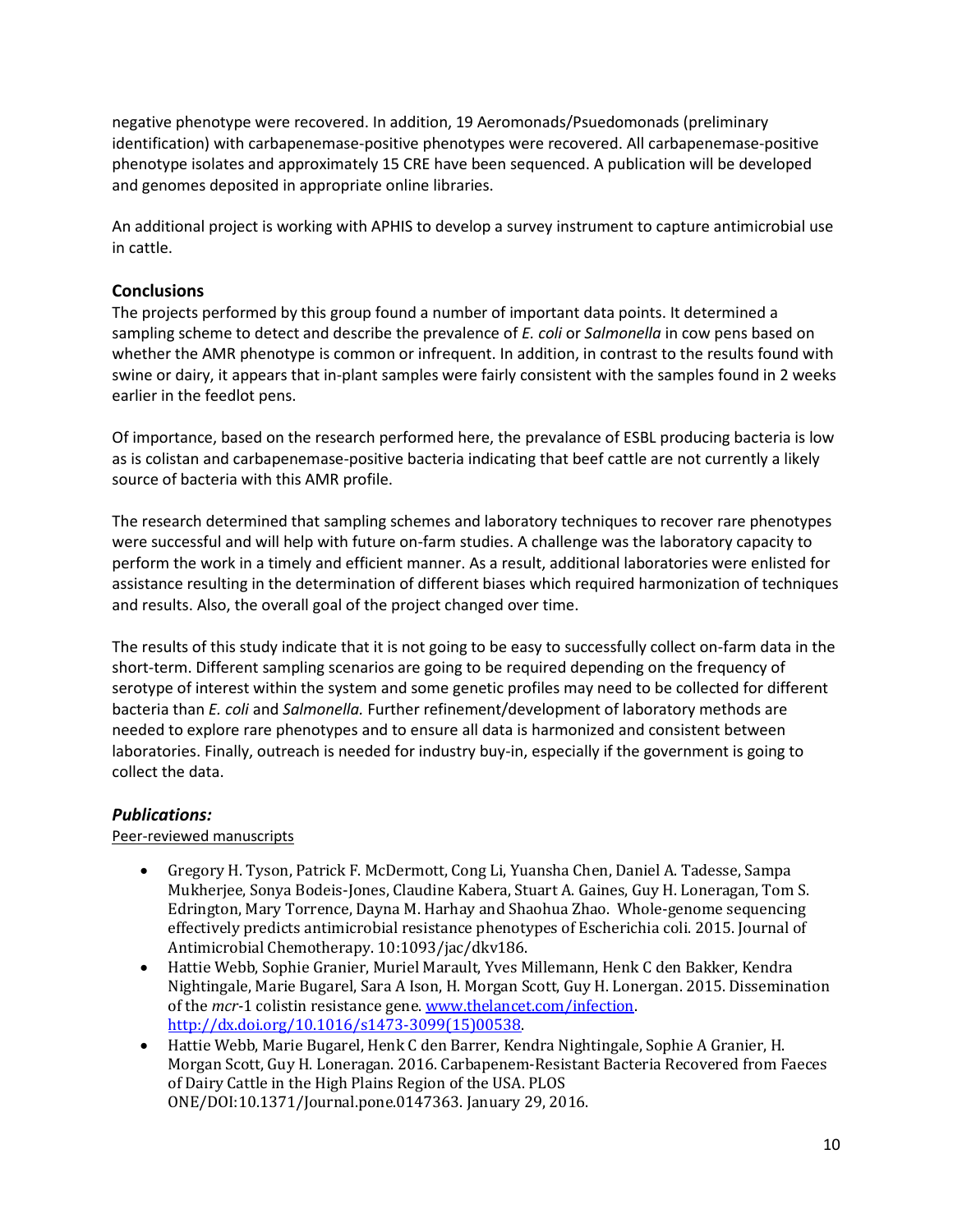#### **Abstracts**

#### CRWAD

- S.A. Ison, J.J. Ison, H.M. Scott, P. McDermott, S. Ayers, M. Torrence G.H. Loneragan. An assessment of on-farm surveillance systems ability to accurately represent the burden of non-type specific Escherichia coli in beef cattle at harvest: a NARMS paired-match study.
- R.M. McCarthy, S.A. Ison, H.M. Scott, G.H. Loneragan. Evaluation of methods for culture detection of extended-spectrum beta-lactamase producing (ESBL) Escherichia coli.

#### BIFSCo

- Hattie Webb, Guy Loneragan, Sophie Granier, Kendra Nightingale, Marie Bugarel, Anne Brisabois, Renaud Lailler, Sarah Ison, Byron Chaves. Colistin Resistance in Salmonella of Bovineorigin.
- Marie Bugarel, Sarah Ison, Kendra Nightingale, Guy Loneragan. Characterization of the mechanisms of resistance to β-lactams in various bacterial strains isolated from bovine fecal samples in the United States

## ARAE (submitted)

- Ison, J.J., A.E. Mather, G.H. Loneragan, M. Bugarel, I. Berta-Vanrullen and S.A. Granier. A Comparison of the Active and Passive Salmonella Surveillance Systems for Antimicrobial Resistance
- Bugarel M., Ison S., Webb H., Nightingale K., den Bakker H., Loneragan G. Characterization of the mechanisms of resistance to β-lactams in various bacterial strains isolated from bovine fecal samples.
- S.A. Ison, G.H. Loneragan, S.J. Trojan, J.J. Ison, M.M. Brashears, H.M. Scott. Variation in antimicrobial susceptibility and prevalence of Escherichia coli and Salmonella isolated from United States feedlot cattle.
- Webb, HE, Bugarel, M, den Bakker, HC, Granier, SA, Nightingale, KN, Scott, HM, Loneragan, GH. Preliminary Exploration of [rare but important beta-lactamase] Resistance in Cattle Populations

ASM meeting (submitted)

- Gregory H. Tyson, Patrick F. McDermott, Cong Li, Yuansha Chen, Daniel A. Tadesse, Sampa Mukherjee, Sonya Bodeis-Jones, Claudine Kabera, Stuart A. Gaines, Guy H. Loneragan, Tom S. Edrington, Mary Torrence, Dayna M. Harhay and Shaohua Zhao. Whole-genome sequencing effectively predicts antimicrobial resistance phenotypes of Escherichia coli. (Abstract submitted by FDA)
- Marie Bugarel, Sarah Ison, Kendra Nightingale, Guy Loneragan. Characterization of the mechanisms of resistance to β-lactams in various bacterial strains isolated from bovine fecal samples in the United States

## **U.S. Meat Animal Research Center (MARC)**

Dr. John W. Schmidt led the research in collaboration with Drs. Getahun Agga, Terrence M. Arthur, Dayna M. Brichta-Harhay, and Tommy L. Wheeler. Research was conducted from 2013 to 2015 and consisted of two studies.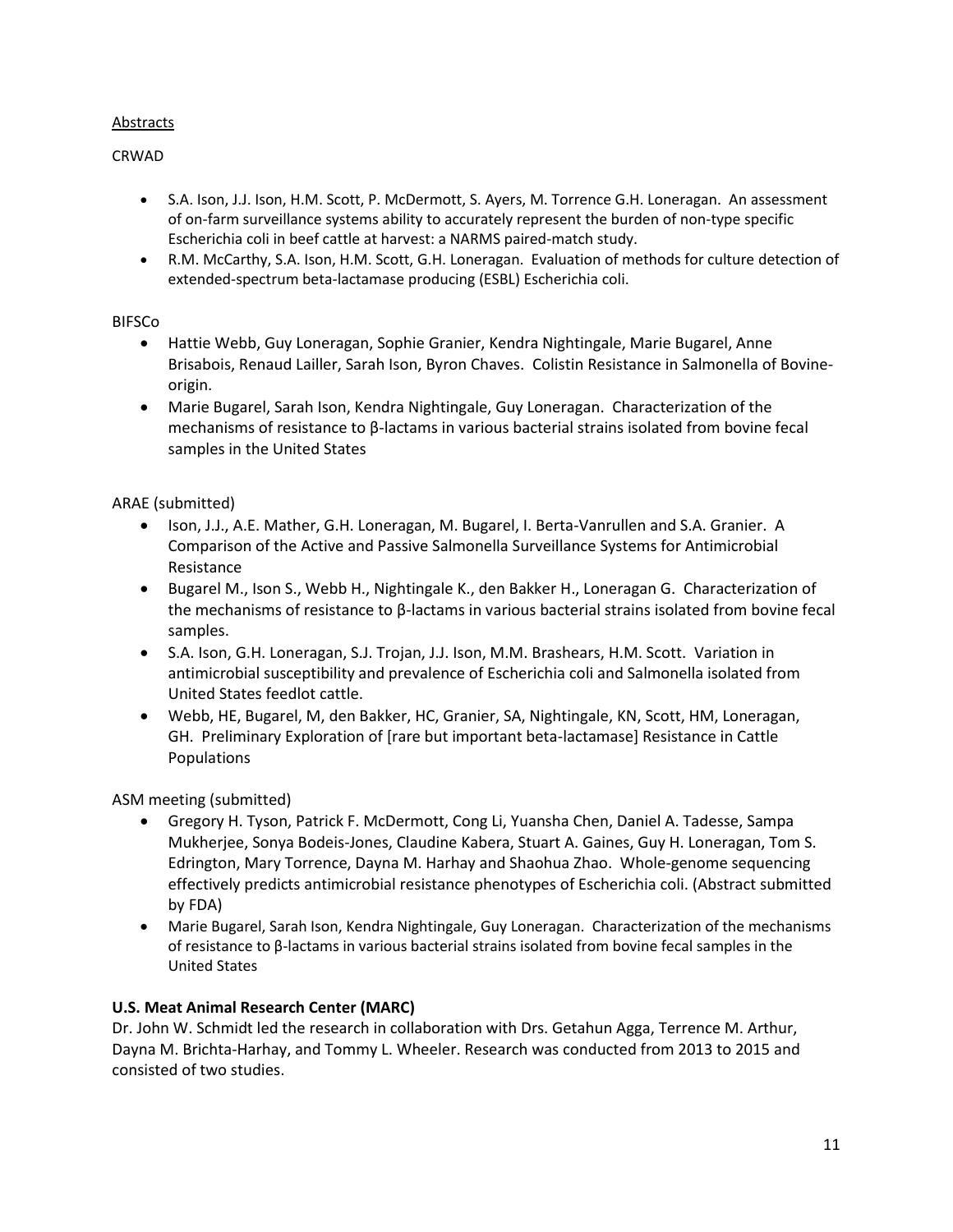#### **Study 1:**

*The goals* of this study were to determine the prevalence and concentrations of third-generation cephalosporin-resistant (3GC') E. coli, trimethoprim-sulfamethoxazole-resistant (COT') E. coli, 3GC' Salmonella enterica and nalidixic acid-resistant (NAL<sup>r</sup>) S. enterica in the beef continuum from production through processing. Additionally 3GC<sup>r</sup> *E. coli* and COT<sup>r</sup> *E. coli* isolates were screened for the presence of virulence-associated markers of extra-intestinal pathogenic *E. coli* (ExPEC), which has been associated with human urinary tract infections.

*Results:* The prevalence and concentrations of the above described foodborne bacteria were determined in feces and hides both at the feedlot and at the processing plant. Samples were collected from pre-evisceration and final carcasses from three lots of feedlot cattle (N=184). In addition, prevalence of the pathogens was also determined on strip loin steaks from 103 of the carcasses. Three groups of beef cattle were used in the study, two groups from one Nebraska feedlot (n=74 each), and 1 group (n=36) was from a different Nebraska feedlot. The three groups were harvested on different days at the same slaughter/processing plant.

3GC<sup>r</sup> Salmonella were detected on 7.6% of hides during processing, but was not detected on any carcass or strip loin steak. NAL<sup>r</sup> S. enterica was detected on one hide. While 3GC<sup>r</sup> *E. coli* and COT<sup>r</sup> *E. coli* were detected on 100% of hides during processing. 3GC<sup>r</sup> *E. coli* and COT<sup>r</sup> *E. coli* were detected on 0.5% of final carcasses and none on strip loin steaks. The low prevalences of these organisms on final carcasses and their absence on strip loins demonstrate that current sanitary dressing procedures and processing interventions are effective against antimicrobial-resistant bacteria.

A total of 542 *E. coli* isolates were screened for the presence of ExPEC virulence genes. Only 2 COT<sup>r</sup> *E. coli* isolated from hides were positive for ExPEC suggesting cattle and beef may not be an important source of these bacteria.

## **Study 2:**

*The goals* of this study were to determine the occurrence and variability of of 3GC<sup>r</sup> *E. coli*, COT<sup>r</sup> *E coli*, 3GC<sup>r</sup> Salmonella, and NAL<sup>r</sup> Salmonella and erythromycin-resistant (ERY<sup>r</sup>) *Enterococcus* spp. populations within and on Nebraska cattle feedlots.

Seven cattle feeding yards were sampled on 2 occasions. Questionnaires regarding specific antimicrobial use were also provided to the producers.

During each visit, 42 fecal samples from restrained cattle, 42 hide samples were obtained, and 12 pen soil samples were collected from 3 pens. Overall 1,328 samples were examined, 588 fecal, 588 hide, and 152 pen soil.

*Results:* Characterization of the isolates is nearly complete.

*E. coli* results included:

 Generic *E. coli* (*E. coli* regardless of antimicrobial susceptibility or pathogenicity) were detected in all 1,328 samples. A total of 408 generic *E. coli* isolates were examined for the presence of ExPEC virulence markers and 0.5% (2/408) were considered ExPEC. Susceptibilities to 15 antimicrobial agents were determined for 126 generic *E. coli* isolates with 60% of isolates pansusceptible, 40% of isolates were tetracycline-resistant (TET<sup>r</sup>) and 8% of isolates were COT<sup>r</sup>. No isolates were consistent with 3GC<sup>r</sup>.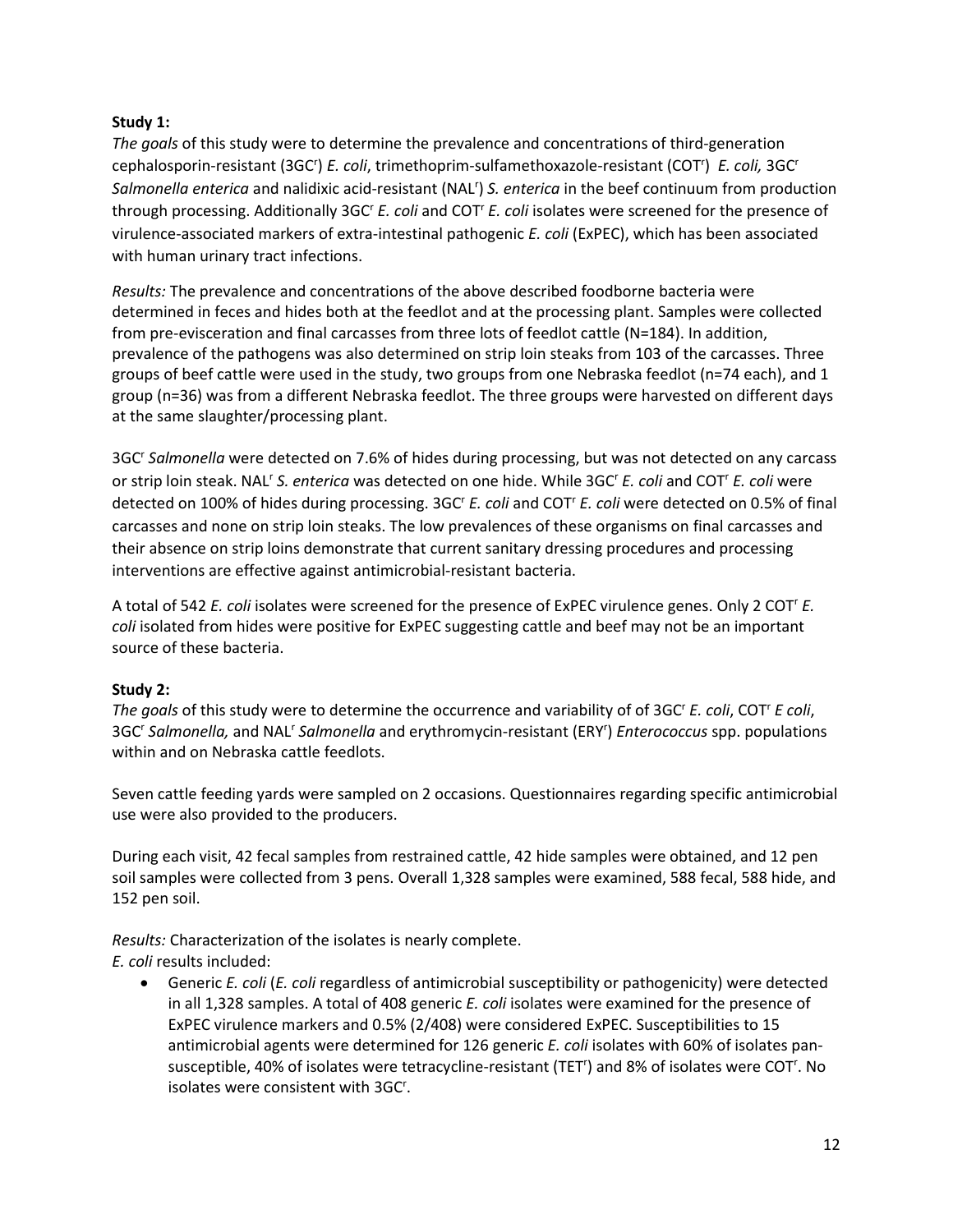- 3GC<sup>r</sup> *E. coli* were present in 50% of the samples (35% fecal, 60% hide, 67% pen soil). 359 3GC<sup>r</sup> *E. coli* isolates were examined for the presence of ExPEC virulence markers, *bla<sub>CMY</sub>*, and *bla<sub>CTX-M</sub>*. Detection rates were: 71% *bla<sub>CMY</sub>*, 24% *bla<sub>CTX-M</sub>*, 2% both *bla<sub>CMY</sub>* and *bla<sub>CTX-M</sub>*, 3% neither *bla<sub>CMY</sub>* nor *bla*<sub>CTX-M</sub>. None of the 3GC<sup>r</sup> *E. coli* isolates were ExPEC. Susceptibilities to 15 antimicrobial agents were determined for 116 3GC<sup>r</sup> E. coli isolates with 100% were 3GC<sup>r</sup>, 92% were TET<sup>r</sup>, 77% were amoxicillin-clavulanic acid-resistant (AUG'), 77% were cefoxitin-resistant (FOX'), 3% were COT<sup>r</sup>.
- COT<sup>r</sup> *E. coli* were present in 62% of the samples (50% fecal, 70% hide, 79% pen soil) and 377 COT<sup>r</sup> *E. coli* isolates were examined for the presence of ExPEC virulence markers, *sul* genes, and dfrA genes. No COT<sup>'</sup> *E. coli* isolates were ExPEC. However, *dfrA* genes were detected in 86% of isolates and *sul* genes were detected in 100% of isolates. Susceptibilities to 15 antimicrobial agents were determined for 119 COT<sup>r</sup> E. coli isolates with 100% were COT<sup>r</sup>, 85% were TET<sup>r</sup>, 2% were 3GC<sup>r</sup>.
- Beef cattle are likely not a significant source of ExPEC since only 2 of the 1,114 (0.2%) isolates screened appeared to be ExPEC.

*Salmonella* results include:

- Generic *Salmonella* were present in 12% of the samples (2% fecal, 21% hide, 17% pen soil). Generic *Salmonella* were detected at 5 of the 7 feedlots examined.
- 3GC<sup>r</sup> Salmonella were present in 3% of the samples (0% fecal, 5% hide, 5% pen soil) were detected at 3 of the 7 feedlots examined.
- NAL<sup>r</sup> Salmonella were present in only 3 of the 1,328 samples (0.2%) including 2 hide samples from feedlot D and 1 hide sample from feedlot G.
- Serotypes and susceptibilities to 15 antimicrobial agents have been determined for 112 generic Salmonella isolates, 38 3GC<sup>r</sup> Salmonella isolates, and 3 NAL<sup>r</sup> Salmonella isolates. Serotypes and antimicrobial susceptibilities clustered by feedlot. For example:
	- o At feedlot A the majority of isolates were Newport. All Newport isolates from feedlot A and had the same "AUG-AMP-FOX-3GC-CHL-STR-FIS-TET" resistance pattern (AMP = ampicillin, CHL = chloramphenicol, STR = streptomycin, FIS = sulfisoxazole). A minority of feedlot A isolates were pan-susceptible Anatum.
	- o The majority of feedlot D isolates were CHL-STR-FIS-TET resistant Meleagridis, but pansusceptible Anatum and pan-susceptible Schwarzengrund were also present.
	- o The majority of feedlot G isolates were TET resistant Montevideo.
- All AMP-FOX-3GC-CHL-STR-FIS-TET resistant *Salmonella* were screened for the presence of  $bla_{CMY}$  and  $bla_{CTX-M}$ . All had  $bla_{CMY}$  and lacked  $bla_{CTX-M}$ .

*Enterococcus* results include:

- Generic *Enterococcus* spp. were detected in 99.6% of samples (99% fecal, 100% hide, 100% pen soil). Susceptibilities to 16 antimicrobial agents have been determined for 117 generic *Enterococcus* spp. isolates.
- ERY<sup>r</sup> *Enterococcus* spp. were detected in 92% of samples (83% fecal, 99.5% hide, 100% pen soil). 390 ERY<sup>r</sup> *Enterococcus* spp. isolates will be screened for the presence of *ermA, ermB, ermC*, and *mef* genes. Susceptibilities to 16 antimicrobial agents will be determined for 117 generic *Enterococcus* spp. isolates.

#### **Conclusions:**

Study 1 found a very low prevalence of food-borne pathogens on final carcasses and their absence on strip loins suggests that current sanitary dressing procedures and processing interventions are effective against AMR bacteria.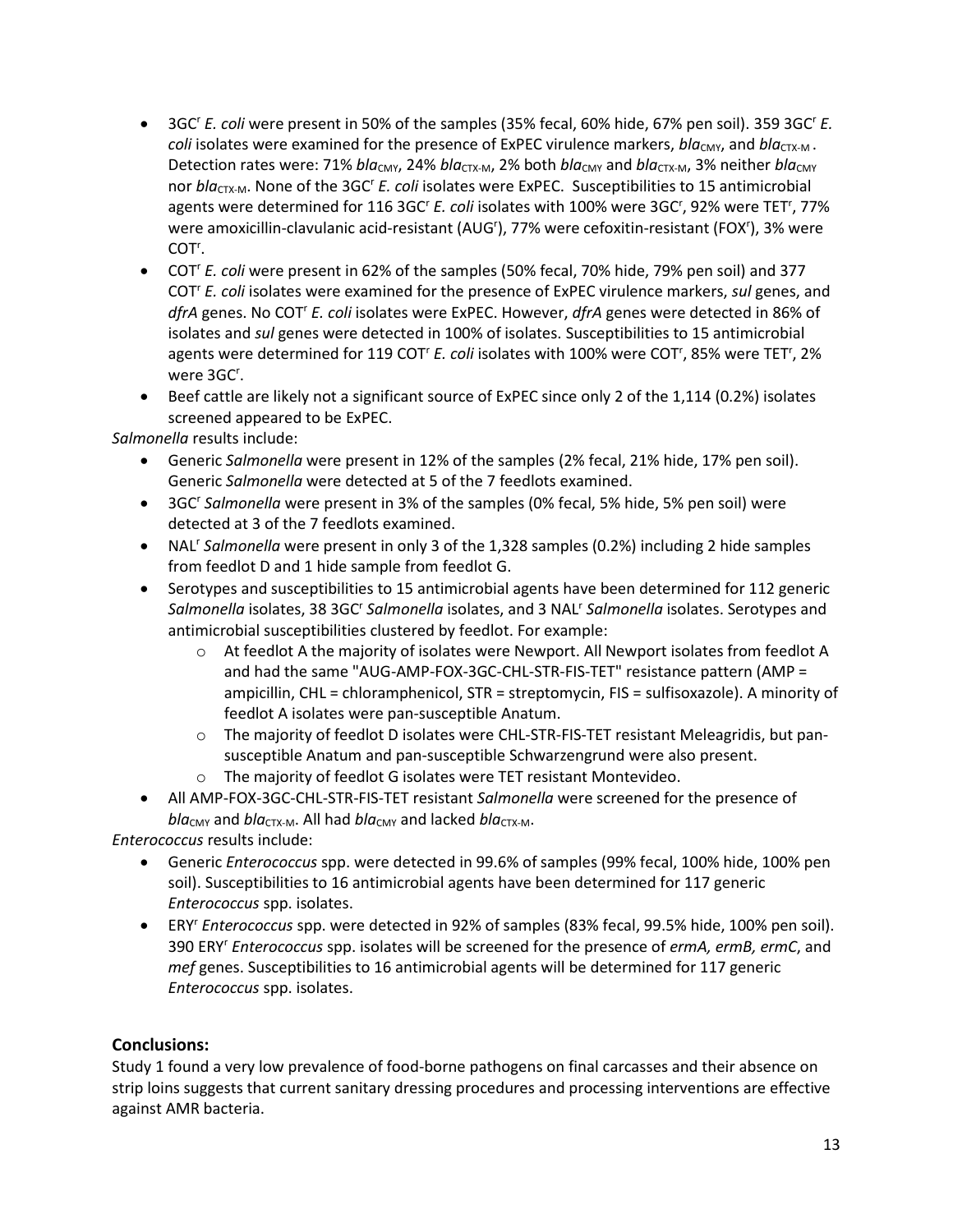Enumerating on selective media and plating enrichments on selective media provided detailed data on specific critically important AMR bacteria (eg. 3rd-generation cephalosporin-resistant *E. coli*). It was demonstrated that *E. coli* resistant to antimicrobials critically important to human medicine were present on 100% of cattle hides when processing begins and occasionally these resistant *E. coli* were present on hides at levels that resulted in carcass contamination. It was also demonstrated that *Salmonella* resistant to antimicrobials critically important to human medicine were on 8% of hides when processing begins. Importantly, it was determined that currently employed sanitizing interventions at beef processing plants were effective against antimicrobial-resistant bacteria since *E. coli* resistant to antimicrobials critically important to human medicine were present on 1% of final carcasses and no final products and no *Salmonella* resistant to antimicrobials critically important to human medicine were found on any carcass or final product.

It was also demonstrated that pen surface soil samples were more effective than hide sponge samples or fecal swab samples for the detection of *E. coli*, *Salmonella*, and *Enterococcus* resistant to antimicrobials critically important to human medicine in cattle feedlots. This is important since there will be increased pressure to expand surveillance of antimicrobial resistance to cattle production environments. Samples of pen surfaces are quicker and easier to obtain than fecal and hide samples. Samples of feces and hides must be obtained when cattle are processed though a squeeze chute, a process that can stress cattle and imposes a cost on feedlot operators. Pen surface samples do not require movement of animals so they can be obtained any time and more pens can be sampled during a visit.

The results of both studies strongly suggest that beef cattle are not an important source of ExPEC.

It was recognized that there was a need for studies with greater sampling depth and breadth. A current project at MARC has revealed that levels of resistant-bacteria, especially 3rd-generation cephalosporinresistant *E. coli* in cattle feces, vary widely by season. These results suggest that additional research may reveal more complexity in the identification of specific antimicrobial resistance genes and antimicrobialresistant bacteria that have prevalences or concentrations that vary by season and region. A related problem is the lack of "on-farm" antimicrobial use data. It is widely assumed that antimicrobial use is the largest driver of antimicrobial resistance occurrence. However, it is very difficult to determine if factors other than antimicrobial use contribute to occurrence of resistance if use data is not obtained. There is a concern by cattle feedlot managers that any sampling, but especially collection of antimicrobial use data is a no-win situation as the data will become public and could be used against their operations.

## *Publications:*

Manuscript:

- J. W. Schmidt, G. E. Agga, J. M. Bosilevac, D. M. Brichta-Harhay, S. D. Shackelford, R. Wang, T. L. Wheeler, and T. M. Arthur. 2015. Occurrence of Antimicrobial-Resistant *Escherichia coli* and *Salmonella enterica* in the Beef Cattle Production and Processing Continuum. *Applied and Environmental Microbiology*. 81:713-725. Manuscript available online at: <http://aem.asm.org/content/81/2/713>
- J.W. Schmidt, T.L. Wheeler, T.M. Arthur. *Escherichia coli* Resistant to Antimicrobials Important to Human Medicine at Beef Feedlots. Applied and Environmental Microbiology. Submitted.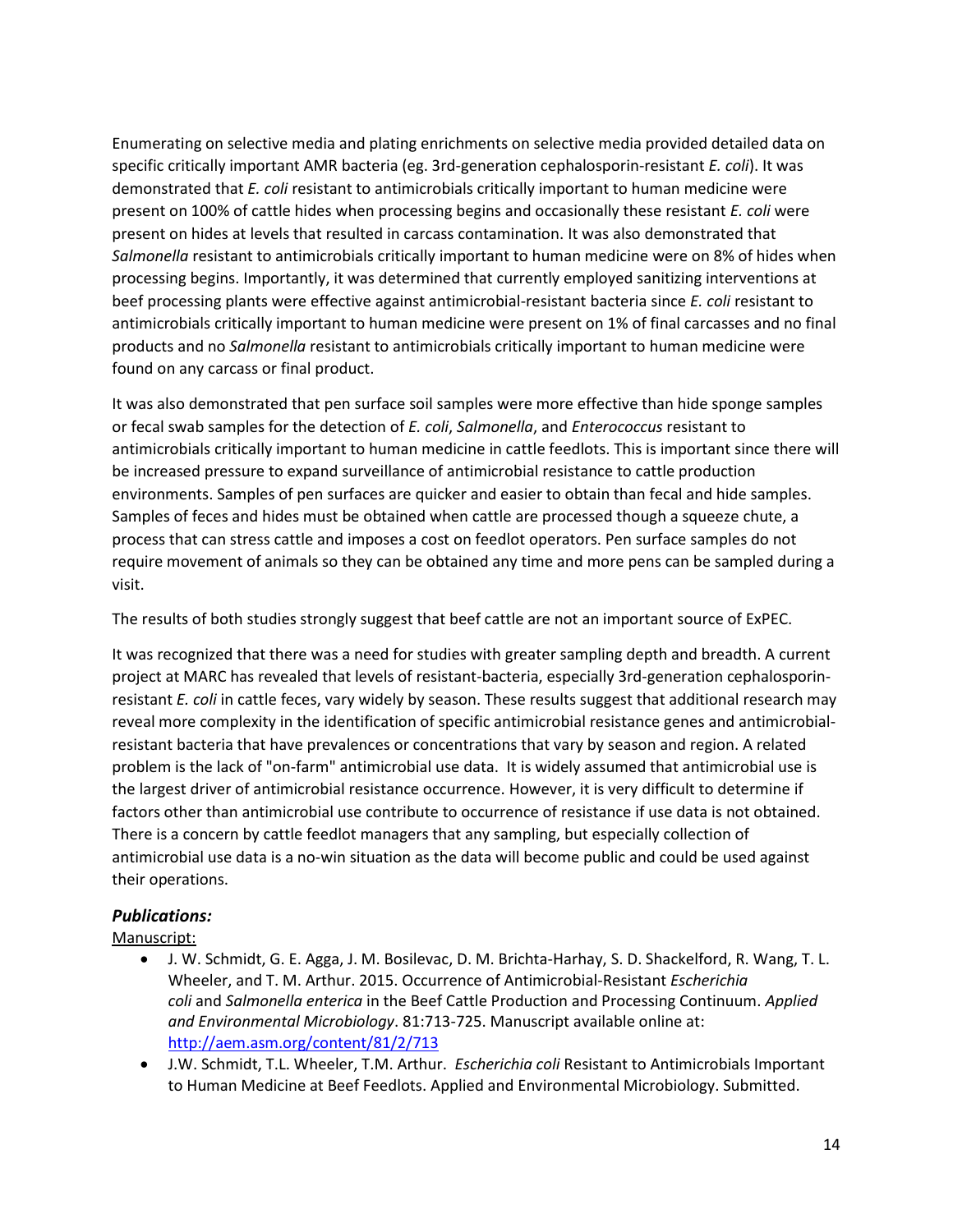J. W. Schmidt, T. L. Wheeler, and T. M. Arthur. *Salmonella entericia* Resistant to Antimicrobials Important to Human Medicine at Beef Cattle Feedlots, Submitted to *Applied and Environmental Microbiology*.

#### Expected Publications

 J. W. Schmidt, T. L. Wheeler, and T. M. Arthur. "Occurrence and Characterization of *Enterococcus* spp. Resistant to Antimicrobials Important to Human Medicine at Seven Nebraska Beef Cattle Feedlots" will be submitted to *Applied and Environmental Microbiology* or a similar peer-reviewed journal before August 30, 2015.

#### **Texas A&M/Kansas State University**

This study was conducted by H. Morgan Scott, J. Vinasco-Torres, Neena Kanwar, Naomi Ohta, and Guy Lonergan.

*The goal* of this study was to test a variety of methods to detect and characterize rare resistance phenotypes (and, genotypes) among *E. coli* and other *Enterobacteriaceae* of feedlot and dairy cattle; specifically, those harboring carbapenemases and ESBLs, and to explore multiple and varied impacts of antibiotic use on levels of resistance and prevalence of enteric pathogens such as *Salmonella enterica*. The overarching objective was to identify potential weaknesses of the current NARMS design as it considers an extension to on-farm sampling and testing, along with capturing and analyzing antimicrobial usage data.

In a trial, cattle were administered ceftiofur (EXE) once and/or chlortetracycline (CTC) over three-5-day periods. Fecal samples were collected and the AMR profile ascertained. *Salmonella* prevalence had decreased significantly on Day 4 in pens, where all steers were treated with ceftiofur (EXE). Addition of CTC to the feed further reduced the prevalence of *Salmonella.* The number of *Salmonella* isolates was very low on Day 4 and 14 due to the treatments. However, *Salmonella* levels returned to near-normal levels without additional CTC treatment. CTC treatment decreased the prevalence of *Salmonella*  significantly on Day 14. Salmonella prevalence remained at the same level in the pens without EXE and CTC treatments throughout the trial. On Day 26, Salmonella in the pens with EXE treatment returned to approximately 40% of the cattle tested.

Resistant phenotypes of *Salmonella* were tested against 15 antibiotics. The population dynamics of MDR-*Salmonella* was observed from Day 0 to Day 26. Most of the isolates were pansusceptible on Day 0. EXE treatment of all steers in a pen expanded the MDR- *Salmonella* levels on Day 4. CTC treatment increased the percentage of MDR *Salmonella* by day 14; however, there were a few isolates remaining especially when previously treated with ceftiofur. MDR phenotypes increased dramatically on Day 26 in all the antibiotic-treated groups. These results suggest that *Salmonella* populations in Canyon Texas feedlot are likely to be mostly pan-susceptible in the absence of antibiotic treatment.

## **Conclusions**

The amount of fecal samples used for each sample was small due to sample limitation and one might need to use more for better detection. Results suggest that carbapenemases remain non-existent (or, extremely rare) in U.S. cattle populations, which is good news for industry and public health. However, the lack of a consistently valid approach to their detection frustrates attempts to quantify the confidence in their absence.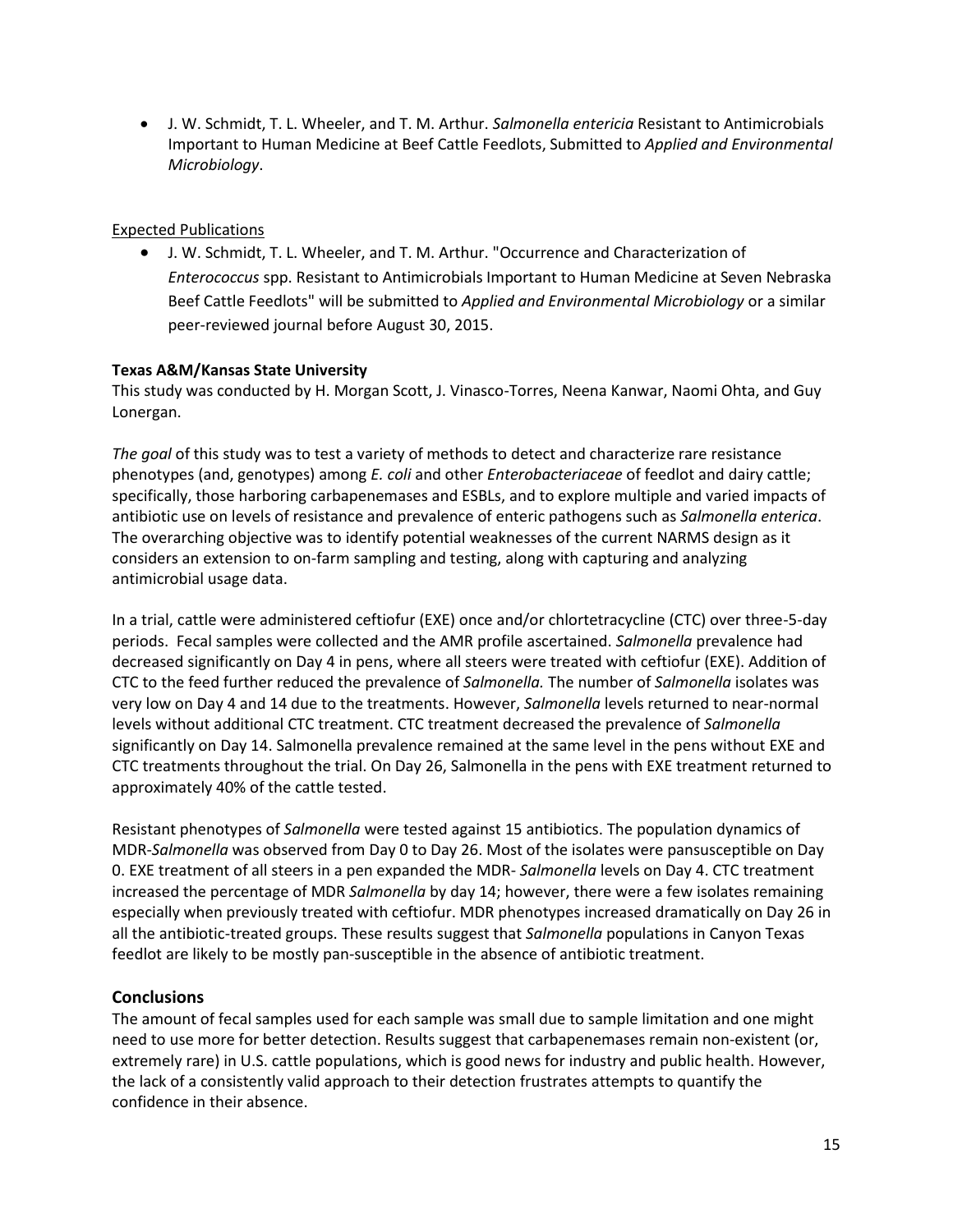Both EXE and CTC are effective in reducing the overall number of *Salmonella* positive steers during the period of antibiotic activity but the reduced bacterial levels were not sustained after antibiotic treatment was withdrawn. This further supports treatment to reduce foodborne pathogens with antibiotics not an effective control strategy.

## *Publications*

Abstracts

- N. Ohta, H.M. Scott, S. Lawhon, K. Norman, J. Vinasco, Bo Norby, G.H. Loneragan. Population dynamics of multi-drug resistant *Salmonella* in feedlot cattle treated with ceftiofur or chlortetracycline. 2014 Conference of Research Workers in Animal Disease. Poster presentation December 2014.
- N. Ohta, K.N. Norman, S. Lawhon, J. Vinasco-Torres, B. Norby, G.H. Loneragan, H.M. Scott. Population dynamics of multidrug-resistant *Salmonella* in feedlot cattle treated with ceftiofur or chlortetracycline. 4th ASM Conference on Antimicrobial Resistance in Zoonotic Bacteria and Foodborne Pathogens. Oral presentation. May 2015
- N. Ohta, K.N. Norman, S. Lawhon, J. Vinasco-Torres, B. Norby, G.H. Loneragan, H.M. Scott. The effect of ceftiofur or chlortetracycline treatments in transition of multidrug-resistant *Salmonella* population in feedlot cattle. 6<sup>th</sup> Symposium on Antimicrobial Resistance in Animals and the Environment. June 2015

## **Poultry**

This research was conducted by Drs. Randall Singer at the University of Minnesota and Charles Hofacre, University of Georgia. This project began in 2011 and includes three studies and currently remains active.

## **Study 1:**

The *goal* of the initial study was conducted October 2011 to February 2012 to determine the feasibility of collecting samples from poultry farms to isolate *Salmonella* and *Campylobacter. Results*: Approximately 400 boot sock samples were collected from broiler houses and 100 samples from turkey houses. The overall prevalence of *Salmonella* was 22% for broilers and 40% for turkeys. Serotype Kentucky was most commonly associated with broilers while Reading was the prominent serotype from turkeys. Approximately 53% of the *Salmonella* isolates were pan-susceptible, microbial resistance included; 2% were resistant to 1, 19% were resistant to 2, 6% were resistant to 3, 10% were resistant to 4 and 10% were resistant to 5 or more antimicrobials.

Of the 287 unique *Campylobacter* isolates, 267 were obtained from broiler chickens and 20 were obtained from turkeys. Among the chicken isolates 171 were *C. jejuni*, and 96 were *C. coli.* Among the turkey isolates, 17 were *C. jejuni* and 2 were *C. coli*. Approximately 50% of the *Camplylobacter* isolates were pan-susceptible, 29% resistant to 1 antimicrobial, 12% were resistant to 2 antimicrobials and 8% resistant to 3.

## **Study 2:**

This research study used isolates collected previously from 2 broiler production companies. Profiles were determined by pulse-field electrophoresis (PFGE) to examine relatedness of *Salmonella* isolates. Out of 217 flocks enrolled in the study 156 flocks were sampled at both farm and the plant. A total of 2,276 farm samples and 4,680 plant samples were collected for *Salmonella* testing. Ninety-nine (63.5%)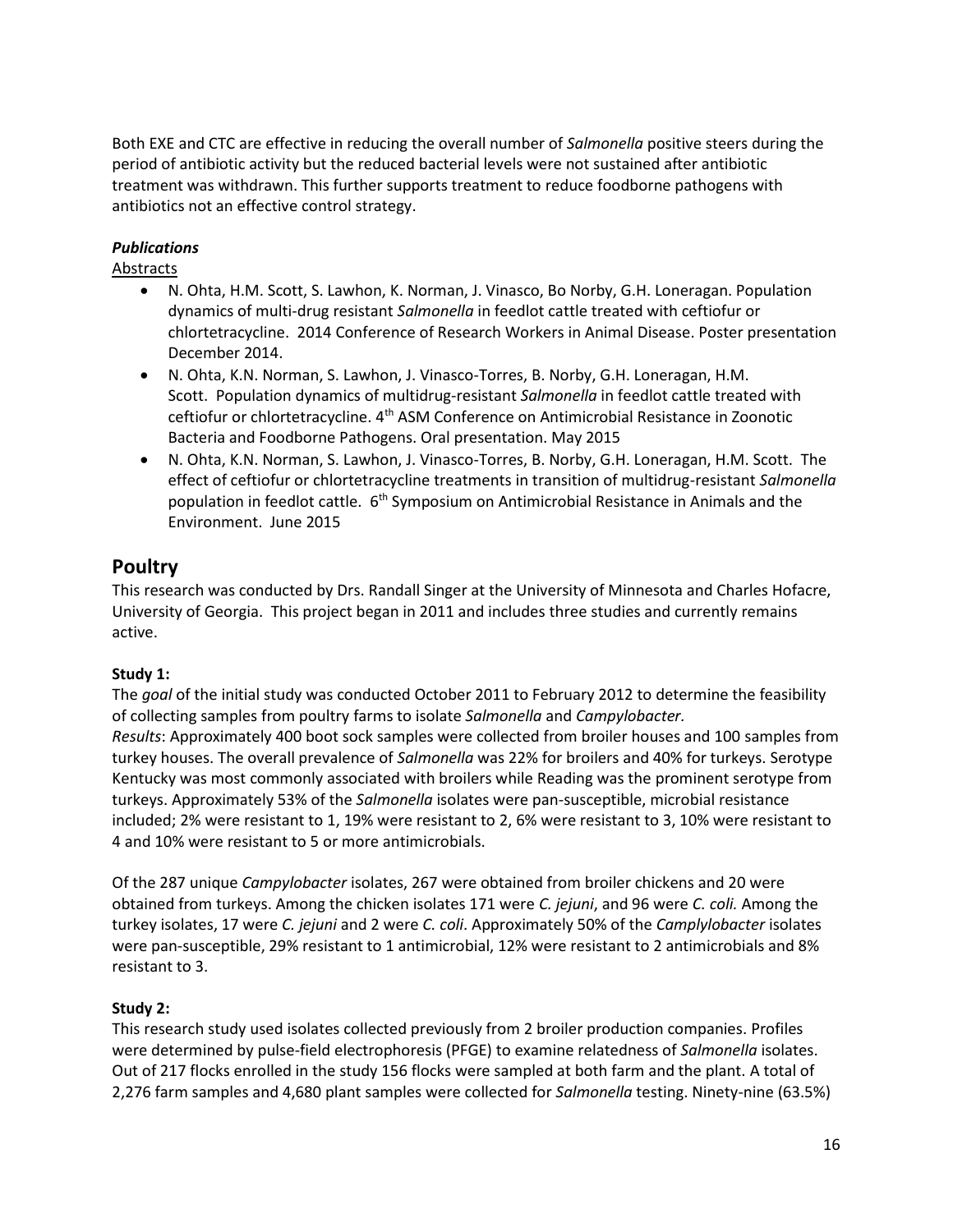flocks had positive *Salmonella* samples taken at the farm, while 104 (66.7%) flocks had positive *Salmonella* samples taken from the plant. Eighty eight flocks (56.4%) had positive samples taken from both the farm and plant. *Salmonella* isolates from the farm (n=243) and the plant (n=1,048) were serotyped, and of these, 223 isolates from the farm and 450 isolates from the plant from 110 flocks were tested for antibiotic sensitivity. All serotypes found on the farm were also found at the plant, while 11 serotypes found at the plant were not found on the farm. Serotypes Kentucky and Enteritidis accounted for the majority of farm isolates. Overall, 100% of *Salmonella* isolates were susceptible to ciprofloxacin and trimethoprim-sulfamethoxazole. Isolates on the farm and the plant were most frequently resistant to streptomycin, sulfisoxazole, tetracycline, and gentamicin. These results show that the relationship between serotypes and resistance on the farm and at the plant is not necessarily straightforward, but that the serotypes and antimicrobial resistance patterns found in the plant can be identified with on-farm samples.

## **Study 3:**

*The current goal* of the Poultry On-Farm NARMS program is to have a national representation of the United States poultry industry by enrolling companies that collectively account for between 60 and 80% of annual broiler chicken and turkey production. Complexes within these companies will be randomly selected, but because another goal of this project is to collect antibiotic usage information that is matched with the samples, ideally the same complexes will be sampled year after year. To accomplish these goals, Dr. Hofacre at the University of Georgia and Dr. Singer at the University of Minnesota are working together to coordinate enrollment, sampling and laboratory analyses.

The sampling plan is based on the number of slaughter plants for each broiler and turkey company. For broilers, the sampling methodology and culture are being conducted similarly to the pilot project. Four boot sock samples are being collected from one house on each farm, with 8 farms sampled per week (32 weekly boot sock samples). If sampling is conducted for 48 weeks of the year, this will yield an annual total of 1,536 boot sock samples. Each sample is being cultured for both *Salmonella* and *Campylobacter*. Samples are being collected the week of slaughter. For turkey sampling, the turkey industry slaughters many fewer birds than broilers. Because turkeys live longer and do not have as many birds per house, a different sampling plan was developed for turkeys but was done similarly as for broilers.

To date, more than 60% of the annual U.S. broiler and turkey production have been enrolled in the study. So far, 184 broiler farms and 31 turkey farms have been sampled. The prevalence of *Salmonella*  and *Campylobacter* has been higher in broiler samples than turkey samples. For the broiler samples entered into the database, 50.2% and 20.9% of samples have been positive for *Salmonella* and *Campylobacter*, respectively. For turkeys, 21.8% of samples have been positive for *Salmonella*, but only one sample has been positive for *Campylobacter*.

Resistance data have been completed for 339 *Salmonella* isolates from broilers and 36 isolates from turkeys. This project will continue through 2015 under the direction of an advisory board under the FDA.

## *Publications:*

Abstracts

- Hofacre, C. VFD, FDA and NARMS (plus kitchen sink). Association of Veterinarians in Broiler Production, Denver, Colorado. July 25, 2014.
- Antibiotic Use in Poultry Production. Antibiotic Webcast, Watt Publishing. November 4, 2014.
- Hofacre, C.L. and R.S. Singer. Antibiotic Use in the Livestock and Poultry Industry: Principles of Judicious Use. Antibiotic Use Symposium International Production and Processing Expo, Atlanta, Georgia. January 28, 2015.